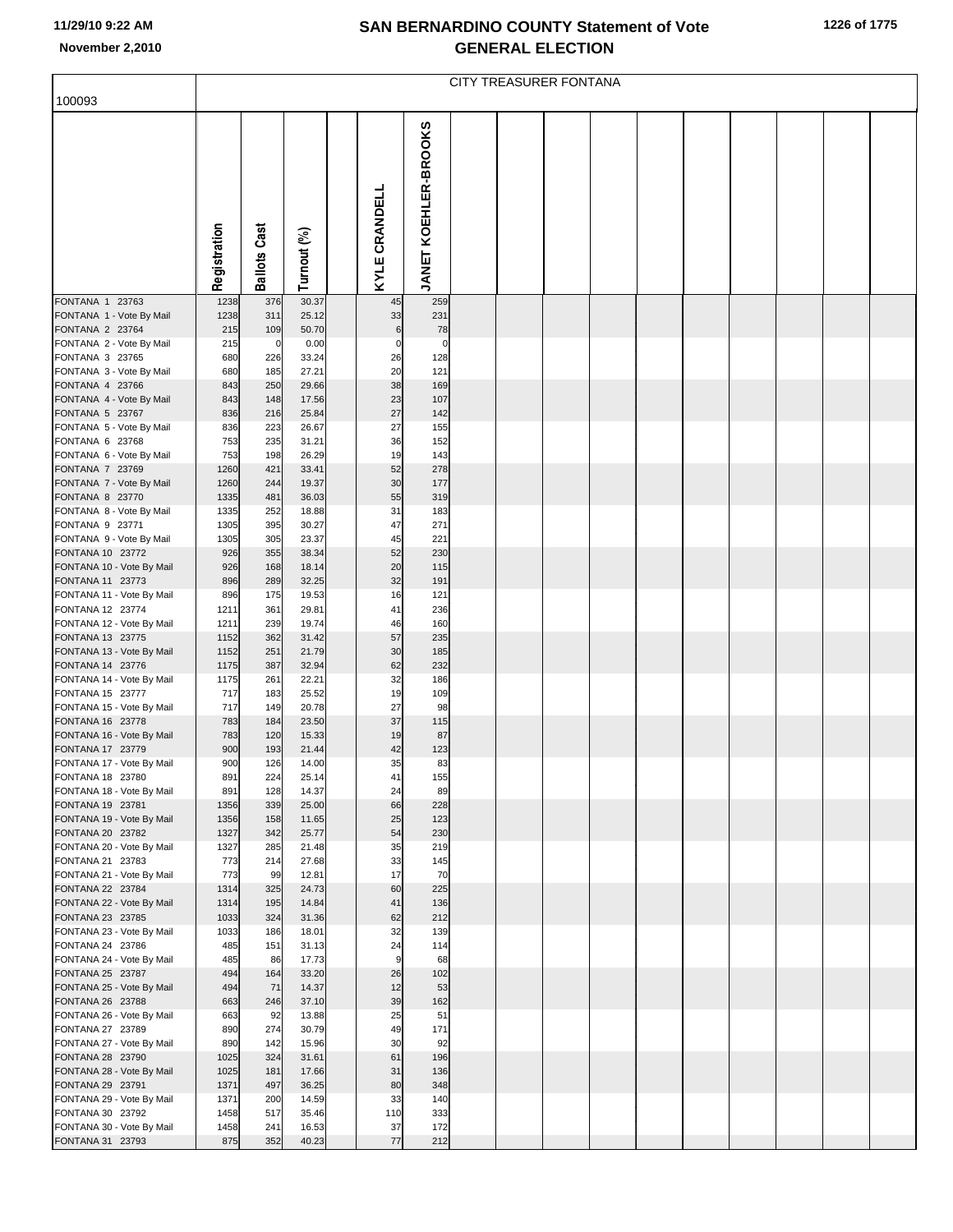|                                               | CITY TREASURER FONTANA |                     |                |  |               |                      |  |  |  |  |  |  |  |  |  |
|-----------------------------------------------|------------------------|---------------------|----------------|--|---------------|----------------------|--|--|--|--|--|--|--|--|--|
| 100093                                        |                        |                     |                |  |               |                      |  |  |  |  |  |  |  |  |  |
|                                               | Registration           | <b>Ballots Cast</b> | Turnout (%)    |  | KYLE CRANDELL | JANET KOEHLER-BROOKS |  |  |  |  |  |  |  |  |  |
| FONTANA 31 - Vote By Mail                     | 875                    | 136                 | 15.54          |  | 20            | 81                   |  |  |  |  |  |  |  |  |  |
| FONTANA 32 23794                              | 603                    | 203                 | 33.67          |  | 27<br>18      | 145                  |  |  |  |  |  |  |  |  |  |
| FONTANA 32 - Vote By Mail<br>FONTANA 33 23825 | 603<br>989             | 98<br>312           | 16.25<br>31.55 |  | 55            | 71<br>211            |  |  |  |  |  |  |  |  |  |
| FONTANA 33 - Vote By Mail                     | 989                    | 146                 | 14.76          |  | 21            | 108                  |  |  |  |  |  |  |  |  |  |
| FONTANA 35 23826                              | 718                    | 212                 | 29.53          |  | 39            | 141                  |  |  |  |  |  |  |  |  |  |
| FONTANA 35 - Vote By Mail<br>FONTANA 36 23827 | 718<br>872             | 98<br>238           | 13.65<br>27.29 |  | 18<br>52      | 68<br>156            |  |  |  |  |  |  |  |  |  |
| FONTANA 36 - Vote By Mail                     | 872                    | 160                 | 18.35          |  | 17            | 127                  |  |  |  |  |  |  |  |  |  |
| FONTANA 37 23828                              | 1040                   | 316                 | 30.38          |  | 49            | 212                  |  |  |  |  |  |  |  |  |  |
| FONTANA 37 - Vote By Mail<br>FONTANA 38 23829 | 1040<br>957            | 226<br>272          | 21.73<br>28.42 |  | 27<br>51      | 181<br>187           |  |  |  |  |  |  |  |  |  |
| FONTANA 38 - Vote By Mail                     | 957                    | 152                 | 15.88          |  | 17            | 128                  |  |  |  |  |  |  |  |  |  |
| FONTANA 39 23830                              | 1255                   | 394                 | 31.39          |  | 53            | 279                  |  |  |  |  |  |  |  |  |  |
| FONTANA 39 - Vote By Mail                     | 1255                   | 282                 | 22.47          |  | 32            | 234                  |  |  |  |  |  |  |  |  |  |
| FONTANA 40 23831<br>FONTANA 40 - Vote By Mail | 1072<br>1072           | 248<br>219          | 23.13<br>20.43 |  | 37<br>25      | 169<br>171           |  |  |  |  |  |  |  |  |  |
| FONTANA 41 23832                              | 1262                   | 288                 | 22.82          |  | 49            | 208                  |  |  |  |  |  |  |  |  |  |
| FONTANA 41 - Vote By Mail                     | 1262                   | 249                 | 19.73          |  | 31            | 196                  |  |  |  |  |  |  |  |  |  |
| FONTANA 42 23833<br>FONTANA 42 - Vote By Mail | 375<br>375             | 183<br>87           | 48.80<br>23.20 |  | 25<br>12      | 126<br>65            |  |  |  |  |  |  |  |  |  |
| FONTANA 43 23834                              | 1109                   | 369                 | 33.27          |  | 57            | 229                  |  |  |  |  |  |  |  |  |  |
| FONTANA 43 - Vote By Mail                     | 1109                   | 226                 | 20.38          |  | 31            | 165                  |  |  |  |  |  |  |  |  |  |
| FONTANA 44 23795<br>FONTANA 44 - Vote By Mail | 818<br>818             | 288<br>181          | 35.21<br>22.13 |  | 38<br>16      | 186<br>137           |  |  |  |  |  |  |  |  |  |
| FONTANA 45 23796                              | 924                    | 325                 | 35.17          |  | 50            | 211                  |  |  |  |  |  |  |  |  |  |
| FONTANA 45 - Vote By Mail                     | 924                    | 190                 | 20.56          |  | 21            | 144                  |  |  |  |  |  |  |  |  |  |
| FONTANA 46 23797<br>FONTANA 46 - Vote By Mail | 698<br>698             | 212<br>156          | 30.37<br>22.35 |  | 35<br>17      | 145<br>108           |  |  |  |  |  |  |  |  |  |
| FONTANA 47 23798                              | 929                    | 286                 | 30.79          |  | 60            | 177                  |  |  |  |  |  |  |  |  |  |
| FONTANA 47 - Vote By Mail                     | 929                    | 175                 | 18.84          |  | 39            | 124                  |  |  |  |  |  |  |  |  |  |
| FONTANA 48 23799<br>FONTANA 48 - Vote By Mail | 616<br>616             | 191<br>140          | 31.01<br>22.73 |  | 15<br>20      | 132<br>97            |  |  |  |  |  |  |  |  |  |
| FONTANA 49 23800                              | 187                    | 65                  | 34.76          |  | 13            | 44                   |  |  |  |  |  |  |  |  |  |
| FONTANA 49 - Vote By Mail                     | 187                    | $\overline{0}$      | 0.00           |  | $\circ$       | $\overline{0}$       |  |  |  |  |  |  |  |  |  |
| FONTANA 50 23801<br>FONTANA 50 - Vote By Mail | 958<br>958             | 278<br>224          | 29.02<br>23.38 |  | 39<br>29      | 171<br>166           |  |  |  |  |  |  |  |  |  |
| FONTANA 51 23802                              | 853                    | 242                 | 28.37          |  | 21            | 162                  |  |  |  |  |  |  |  |  |  |
| FONTANA 51 - Vote By Mail                     | 853                    | 214                 | 25.09          |  | 19            | 166                  |  |  |  |  |  |  |  |  |  |
| FONTANA 53 23803<br>FONTANA 53 - Vote By Mail | 988<br>988             | 244<br>190          | 24.70<br>19.23 |  | 46<br>29      | 150<br>124           |  |  |  |  |  |  |  |  |  |
| FONTANA 54 23804                              | 835                    | 229                 | 27.43          |  | 24            | 151                  |  |  |  |  |  |  |  |  |  |
| FONTANA 54 - Vote By Mail                     | 835                    | 176                 | 21.08          |  | 28            | 119                  |  |  |  |  |  |  |  |  |  |
| FONTANA 55 23805<br>FONTANA 55 - Vote By Mail | 757<br>757             | 246<br>189          | 32.50<br>24.97 |  | 35<br>30      | 169<br>133           |  |  |  |  |  |  |  |  |  |
| FONTANA 56 23806                              | 769                    | 225                 | 29.26          |  | 24            | 159                  |  |  |  |  |  |  |  |  |  |
| FONTANA 56 - Vote By Mail                     | 769                    | 125                 | 16.25          |  | 15            | 96                   |  |  |  |  |  |  |  |  |  |
| FONTANA 57 23807<br>FONTANA 57 - Vote By Mail | 896<br>896             | 272<br>162          | 30.36<br>18.08 |  | 52<br>18      | 177<br>138           |  |  |  |  |  |  |  |  |  |
| FONTANA 58 23808                              | 941                    | 351                 | 37.30          |  | 61            | 234                  |  |  |  |  |  |  |  |  |  |
| FONTANA 58 - Vote By Mail                     | 941                    | 120                 | 12.75          |  | 16            | 89                   |  |  |  |  |  |  |  |  |  |
| FONTANA 59 23809                              | 441                    | 99                  | 22.45          |  | 30            | 52                   |  |  |  |  |  |  |  |  |  |
| FONTANA 59 - Vote By Mail<br>FONTANA 60 23810 | 441<br>522             | 97<br>117           | 22.00<br>22.41 |  | 19<br>30      | 69<br>72             |  |  |  |  |  |  |  |  |  |
| FONTANA 60 - Vote By Mail                     | 522                    | 100                 | 19.16          |  | 16            | 77                   |  |  |  |  |  |  |  |  |  |
| FONTANA 61 23835                              | 742                    | 182                 | 24.53          |  | 35            | 121                  |  |  |  |  |  |  |  |  |  |
| FONTANA 61 - Vote By Mail<br>FONTANA 62 23811 | 742<br>642             | 227<br>174          | 30.59<br>27.10 |  | 37<br>35      | 161<br>118           |  |  |  |  |  |  |  |  |  |
| FONTANA 62 - Vote By Mail                     | 642                    | 99                  | 15.42          |  | 17            | 60                   |  |  |  |  |  |  |  |  |  |
| FONTANA 63 23812                              | 1083                   | 340                 | 31.39          |  | 48            | 214                  |  |  |  |  |  |  |  |  |  |
| FONTANA 63 - Vote By Mail                     | 1083                   | 265                 | 24.47          |  | 22            | 212                  |  |  |  |  |  |  |  |  |  |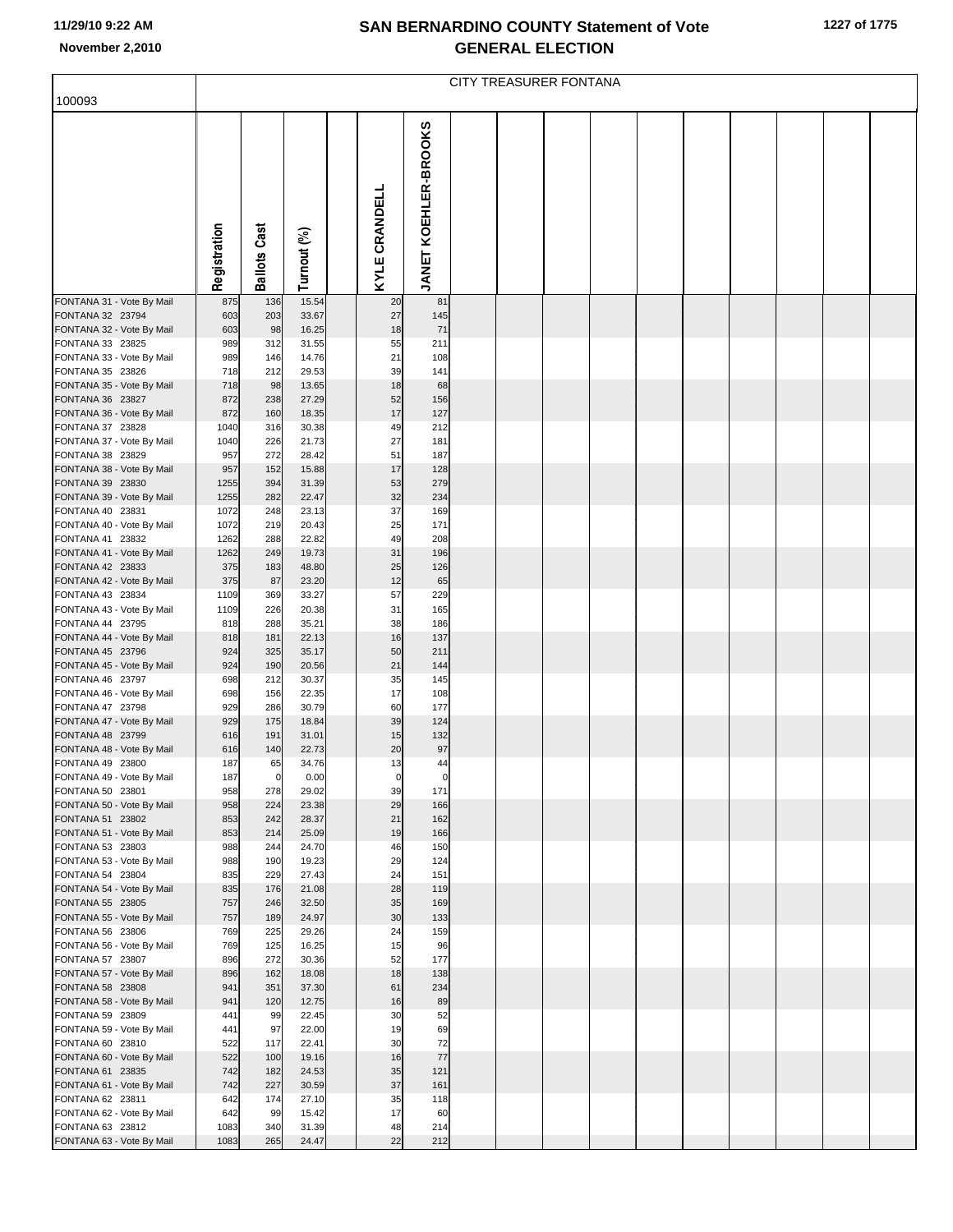|                                                         | CITY TREASURER FONTANA     |                            |                |               |                                           |              |  |  |  |                                                      |  |  |           |  |
|---------------------------------------------------------|----------------------------|----------------------------|----------------|---------------|-------------------------------------------|--------------|--|--|--|------------------------------------------------------|--|--|-----------|--|
| 100093                                                  |                            |                            |                |               |                                           |              |  |  |  |                                                      |  |  |           |  |
|                                                         | Registration               | <b>Ballots Cast</b>        | Turnout (%)    | KYLE CRANDELL | <b>JANET KOEHLER-BROOKS</b>               |              |  |  |  |                                                      |  |  |           |  |
| FONTANA 64 23813                                        | 910                        | 241                        | 26.48          |               | 145<br>55                                 |              |  |  |  |                                                      |  |  |           |  |
| FONTANA 64 - Vote By Mail<br>FONTANA 65 23836           | 910<br>1064                | 103<br>280                 | 11.32<br>26.32 |               | 26<br>59<br>59<br>176                     |              |  |  |  |                                                      |  |  |           |  |
| FONTANA 65 - Vote By Mail                               | 1064                       | 175                        | 16.45          |               | 20<br>135                                 |              |  |  |  |                                                      |  |  |           |  |
| FONTANA 66 23837                                        | 857                        | 246                        | 28.70          |               | 48<br>164                                 |              |  |  |  |                                                      |  |  |           |  |
| FONTANA 66 - Vote By Mail<br>FONTANA 67 23838           | 857<br>781                 | 112<br>141                 | 13.07<br>18.05 |               | 19<br>84<br>20<br>100                     |              |  |  |  |                                                      |  |  |           |  |
| FONTANA 67 - Vote By Mail                               | 781                        | 127                        | 16.26          |               | 21<br>94                                  |              |  |  |  |                                                      |  |  |           |  |
| FONTANA 68 23839                                        | 926                        | 249                        | 26.89          |               | 33<br>171                                 |              |  |  |  |                                                      |  |  |           |  |
| FONTANA 68 - Vote By Mail                               | 926                        | 156                        | 16.85          |               | 17<br>126                                 |              |  |  |  |                                                      |  |  |           |  |
| FONTANA 69 23840<br>FONTANA 69 - Vote By Mail           | 594<br>594                 | 180<br>126                 | 30.30<br>21.21 |               | 30<br>118<br>24<br>92                     |              |  |  |  |                                                      |  |  |           |  |
| FONTANA 71 23814                                        | $\mathbf 0$                | $\mathbf 0$                | 0.00           |               | $\mathbf 0$<br>$\mathbf 0$                |              |  |  |  |                                                      |  |  |           |  |
| FONTANA 71 - Vote By Mail                               | $\mathbf 0$                | $\mathbf 0$                | 0.00           |               | $\mathbf 0$<br>$\mathbf 0$                |              |  |  |  |                                                      |  |  |           |  |
| FONTANA 75 23841                                        | 663                        | 198                        | 29.86          |               | 34<br>133                                 |              |  |  |  |                                                      |  |  |           |  |
| FONTANA 75 - Vote By Mail                               | 663                        | 122                        | 18.40          |               | 13<br>96<br>$\mathbf 0$                   |              |  |  |  |                                                      |  |  |           |  |
| FONTANA 76 23815<br>FONTANA 76 - Vote By Mail           | $\mathbf 0$<br>$\mathbf 0$ | 0<br>$\mathbf 0$           | 0.00<br>0.00   |               | $\mathbf 0$<br>$\mathbf 0$<br>$\mathbf 0$ |              |  |  |  |                                                      |  |  |           |  |
| FONTANA 79 23816                                        | 87                         | 53                         | 60.92          |               | 38<br>5                                   |              |  |  |  |                                                      |  |  |           |  |
| FONTANA 79 - Vote By Mail                               | 87                         | $\mathbf 0$                | 0.00           |               | $\overline{0}$<br>$\mathbf{0}$            |              |  |  |  |                                                      |  |  |           |  |
| FONTANA 80 23842                                        | $\overline{7}$             |                            | 28.57          |               |                                           | ************ |  |  |  | Insufficient Turnout to Protect Voter Privacy        |  |  | ********* |  |
| FONTANA 80 - Vote By Mail<br>FONTANA 82 23817           | $\overline{7}$<br>789      | 0<br>231                   | 0.00<br>29.28  |               | $\pmb{0}$<br>0<br>39<br>156               |              |  |  |  |                                                      |  |  |           |  |
| FONTANA 82 - Vote By Mail                               | 789                        | 132                        | 16.73          |               | 22<br>95                                  |              |  |  |  |                                                      |  |  |           |  |
| FONTANA 83 23818                                        | $\mathbf 0$                | $\mathbf 0$                | 0.00           |               | $\mathbf 0$<br>$\mathbf 0$                |              |  |  |  |                                                      |  |  |           |  |
| FONTANA 83 - Vote By Mail<br>FONTANA 85 23819           | $\mathbf 0$<br>372         | $\mathbf 0$<br>147         | 0.00<br>39.52  |               | $\mathbf 0$<br>$\mathbf 0$<br>18<br>83    |              |  |  |  |                                                      |  |  |           |  |
| FONTANA 85 - Vote By Mail                               | 372                        | 71                         | 19.09          |               | 53<br>7                                   |              |  |  |  |                                                      |  |  |           |  |
| FONTANA 87 23820                                        | 354                        | 105                        | 29.66          |               | 17<br>59                                  |              |  |  |  |                                                      |  |  |           |  |
| FONTANA 87 - Vote By Mail                               | 354                        | 56                         | 15.82          |               | 36<br>5                                   |              |  |  |  |                                                      |  |  |           |  |
| FONTANA 88 23843<br>FONTANA 88 - Vote By Mail           |                            | $\mathbf 0$<br>$\mathbf 0$ | 0.00<br>0.00   |               | $\mathbf 0$<br>$\Omega$<br>$\mathbf 0$    |              |  |  |  |                                                      |  |  |           |  |
| FONTANA 90 23844                                        | 410                        | 93                         | 22.68          |               | 23<br>58                                  |              |  |  |  |                                                      |  |  |           |  |
| FONTANA 90 - Vote By Mail                               | 410                        | 56                         | 13.66          |               | $\overline{7}$<br>45                      |              |  |  |  |                                                      |  |  |           |  |
| FONTANA 91 23845                                        |                            | 4                          | 100.00         |               |                                           | ***********  |  |  |  | <b>Insufficient Turnout to Protect Voter Privacy</b> |  |  | ********* |  |
| FONTANA 91 - Vote By Mail<br>FONTANA 93 23821           | 25                         | $\mathbf 0$<br>16          | 0.00<br>64.00  |               | $\mathbf 0$<br>0<br>$\overline{2}$<br>9   |              |  |  |  |                                                      |  |  |           |  |
| FONTANA 93 - Vote By Mail                               | 25                         | $\mathbf 0$                | 0.00           |               | $\mathbf 0$<br>$\Omega$                   |              |  |  |  |                                                      |  |  |           |  |
| FONTANA 94 23822                                        | 921                        | 267                        | 28.99          |               | 59<br>169                                 |              |  |  |  |                                                      |  |  |           |  |
| FONTANA 94 - Vote By Mail                               | 921                        | 112                        | 12.16          |               | 17<br>89                                  |              |  |  |  |                                                      |  |  |           |  |
| FONTANA 95 23823<br>FONTANA 95 - Vote By Mail           | 938<br>938                 | 228<br>161                 | 24.31<br>17.16 |               | 36<br>151<br>16<br>118                    |              |  |  |  |                                                      |  |  |           |  |
| FONTANA 96 23824                                        | 821                        | 187                        | 22.78          |               | 32<br>124                                 |              |  |  |  |                                                      |  |  |           |  |
| FONTANA 96 - Vote By Mail                               | 821                        | 158                        | 19.24          |               | 21<br>111                                 |              |  |  |  |                                                      |  |  |           |  |
| <b>Precinct Totals</b>                                  | 65555                      | 19585                      | 29.88          | 3151          | 12868                                     |              |  |  |  |                                                      |  |  |           |  |
| Vote By Mail Totals                                     | 65555                      | 12195                      | 18.60          | 1716          | 8909                                      |              |  |  |  |                                                      |  |  |           |  |
| <b>Grand Totals</b>                                     | 65555                      | 31780                      | 48.48          | 4867          | 21777                                     |              |  |  |  |                                                      |  |  |           |  |
| San Bernardino County                                   | 65555                      | 31780                      | 48.48          | 4867          | 21777                                     |              |  |  |  |                                                      |  |  |           |  |
| State Bd of Equal 2                                     | 64660                      | 31260                      | 48.35          | 4815          | 21450                                     |              |  |  |  |                                                      |  |  |           |  |
| State Bd of Equal 3                                     | 895                        | 520                        | 58.10          |               | 327<br>52                                 |              |  |  |  |                                                      |  |  |           |  |
| Congressional District 26<br>Congressional District 43  | $\mathbf 0$<br>65555       | 0<br>31780                 | 0.00<br>48.48  | 4867          | $\mathbf 0$<br>$\Omega$<br>21777          |              |  |  |  |                                                      |  |  |           |  |
| Senate District 31                                      | 215                        | 109                        | 50.70          |               | 6<br>78                                   |              |  |  |  |                                                      |  |  |           |  |
| Senate District 32                                      | 65340                      | 31671                      | 48.47          | 4861          | 21699                                     |              |  |  |  |                                                      |  |  |           |  |
| Assembly District 62                                    | 49642                      | 23416                      | 47.17          | 3805          | 16118                                     |              |  |  |  |                                                      |  |  |           |  |
| Assembly District 63<br><b>Supervisorial District 2</b> | 15913<br>49857             | 8364<br>24427              | 52.56<br>48.99 | 1062<br>3729  | 5659<br>16536                             |              |  |  |  |                                                      |  |  |           |  |
| Supervisorial District 5                                | 15698                      | 7353                       | 46.84          | 1138          | 5241                                      |              |  |  |  |                                                      |  |  |           |  |
|                                                         |                            |                            |                |               |                                           |              |  |  |  |                                                      |  |  |           |  |